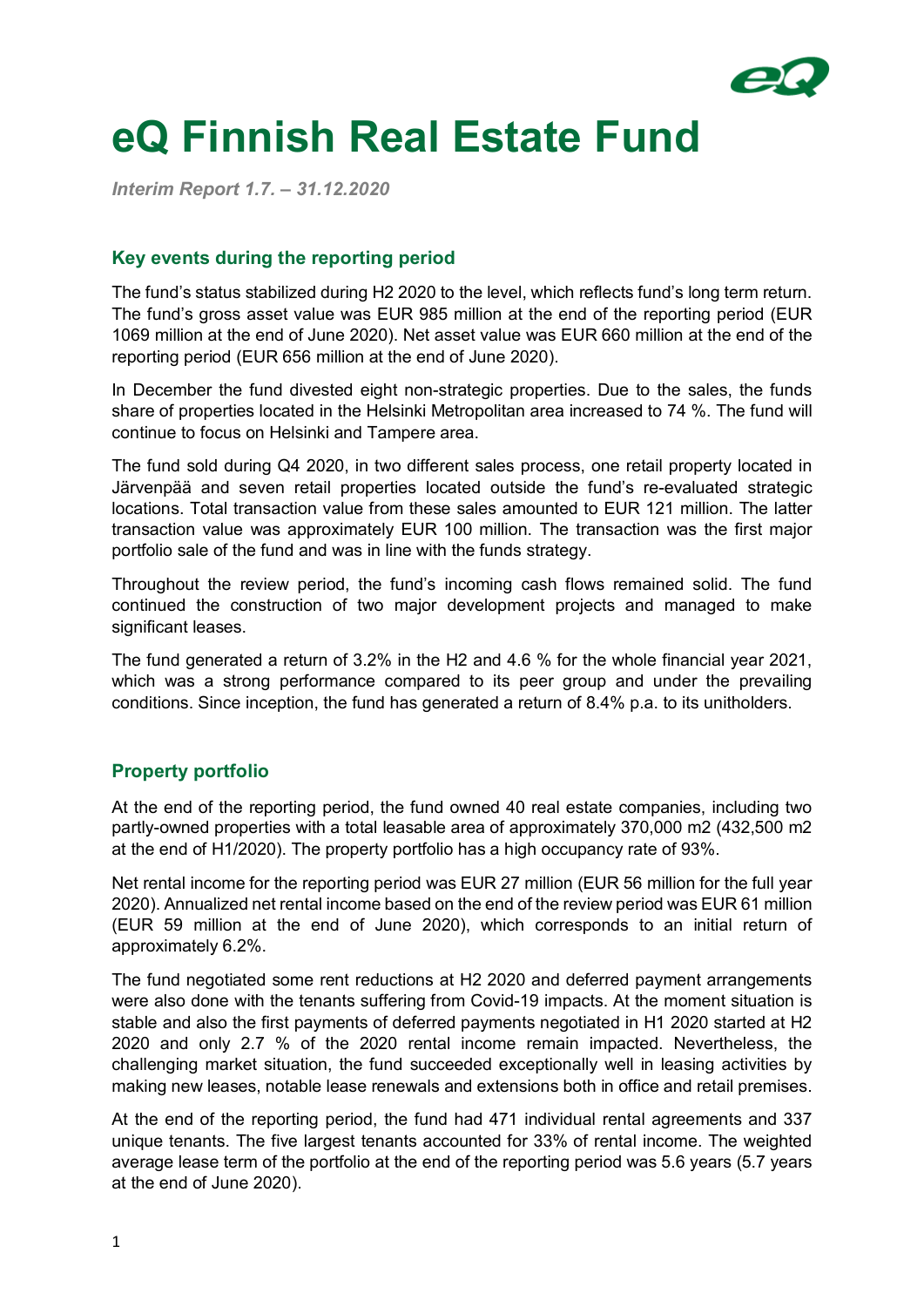

In

H2 2020 the fund continued construction on two major development projects i.e. a parking facility in Helsinki Jätkäsaari for the Port of Helsinki and a local centre in Tampere Kaleva with anchor tenants Kesko and Isku Group.

During the reporting period, the fund divested eight non-strategic properties outside the Helsinki area.

Divestments were:

- In December, divestment of a retail property Transaction value, approximately EUR 21 million
	- o Koy Myllytie 1, Järvenpää
- In December, divestment of seven retail properties Transaction value, approximately EUR 100 million
	- o Koy Kaarinan Jännekatu 2-4, Koy Kangasalan Mäkirinteentie 4, Koy Nokian Nuijamiestentie 9, Koy Keravan Peltomäenkatu 2-4, Koy Seinäjoen Päivölänkatu 40, Koy Valkeakosken Hakalantie 1, Koy Nurmijärven Kiljavantie 5

The fund made no new acquisitions but in line with its strategy, it continues to search highquality properties and development possibilities in Helsinki area and Tampere.

The rental income generated by properties within the Capital Region and Greater Helsinki Area was 75% of rental income, at the end of the reporting period. Rental income from within the Helsinki-Turku-Tampere growth triangle accounted for 97% of rental income.

| Rental income by asset location |       | Rental income by asset type |     |
|---------------------------------|-------|-----------------------------|-----|
| Capital Region                  | 74%   | Office                      | 27% |
| Greater Helsinki Area           | $1\%$ | Retail                      | 27% |
| <b>Tampere Area</b>             | 13%   | Grocery                     | 20% |
| Hämeenlinna                     | 8%    | <b>Daily Services</b>       | 11% |
| Kuopio                          | 3%    | <b>Discount Retail</b>      | 7%  |
| Turku Area                      | 2%    | Hotel                       | 5%  |
|                                 |       | Industrial                  | 3%  |

*Annualized rental income by asset location and type as of 31 December 2020*

# **Fund subscriptions & redemptions**

During the reporting period the fund had two subscriptions days, at the end of September and end of December as well as a redemption day at the end of December (three months notice period, in the end of September). Aggregate subscriptions during the reporting period amounted to EUR 14 million, while redemptions amounted to EUR 30 million. The fund's next joint subscription and redemption days will occur at the end of June (three months notice period, in the end of March).

The fund intends to distribute app. 5 percent of its 2020 profits to unitholders in April.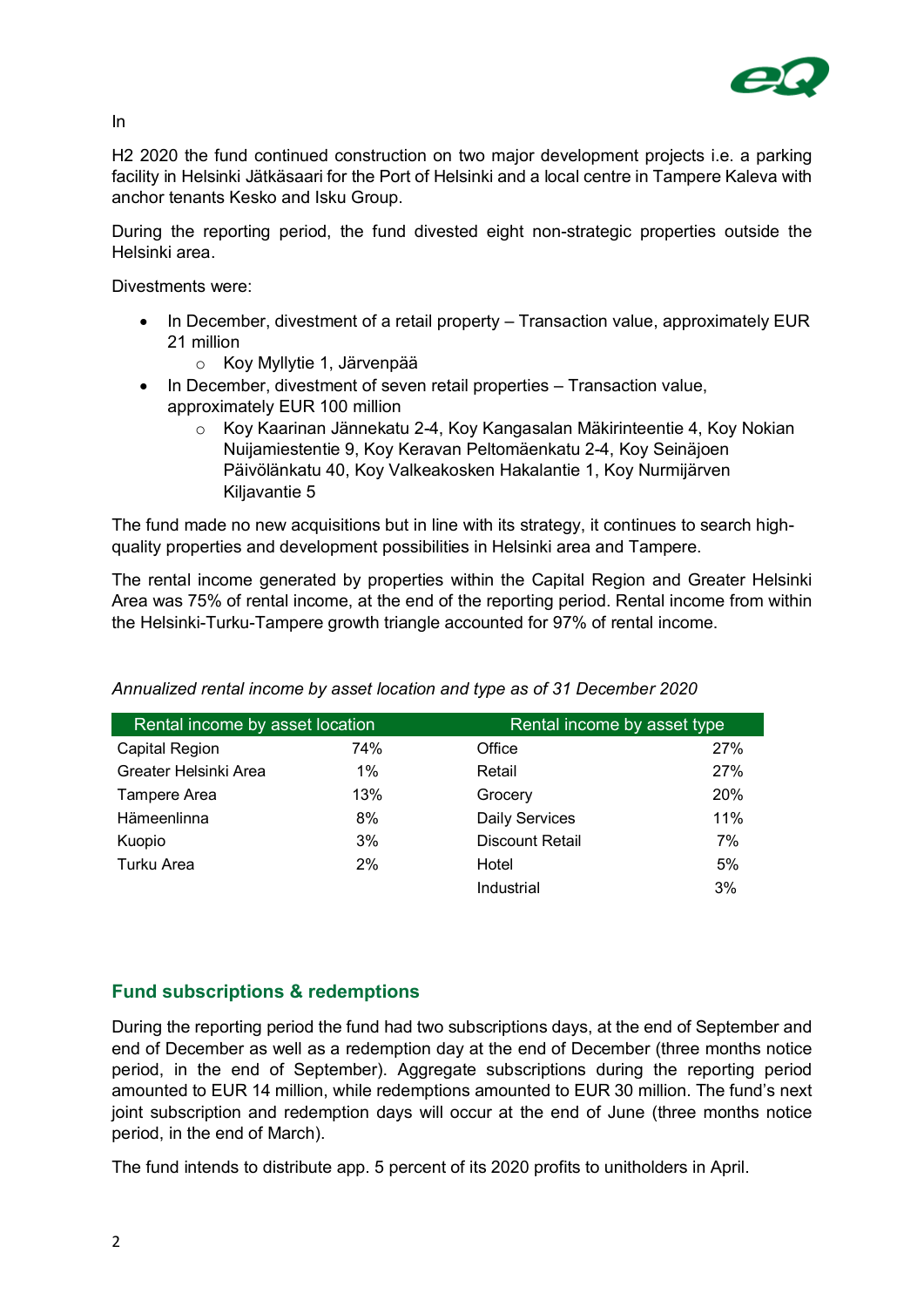

## **Debt financing**

During the reporting period, the fund kept the amount of outstanding debt unchanged. Total interest-bearing debt at the end of the reporting period stood at EUR 440 million (EUR 440 million at the end of June 2020), of which EUR 130 million was in the form of bond financing and EUR 310 million of term loans. All current financings are secured by a single pool of property assets.

In addition, the fund has an, so far unexploited, unsecured EUR 15 million revolving credit facility usable on short notice for any general business purposes.

In accordance with the fund rules, the fund may raise long-term debt the up to half of the gross asset value of the fund.

As of the end of 2020 the fund's LTV ratio was 39,7% (39% as of the end of June 2020). The fund's interest coverage ratio was 4.5x (5.7x) on a rolling 12-month basis.

#### **Outlook**

The fund continues to see attractive opportunities to continue to growth in the current market in line with its strategy. The fund expects to invest EUR 100 million in new acquisitions and building projects during the next 6 months. Active letting and ongoing development projects also advocates a positive outlook for the beginning of 2021. The fund expects positive equity inflow during 2021. Furthermore, the fund will refinance a part of its financing in 2021.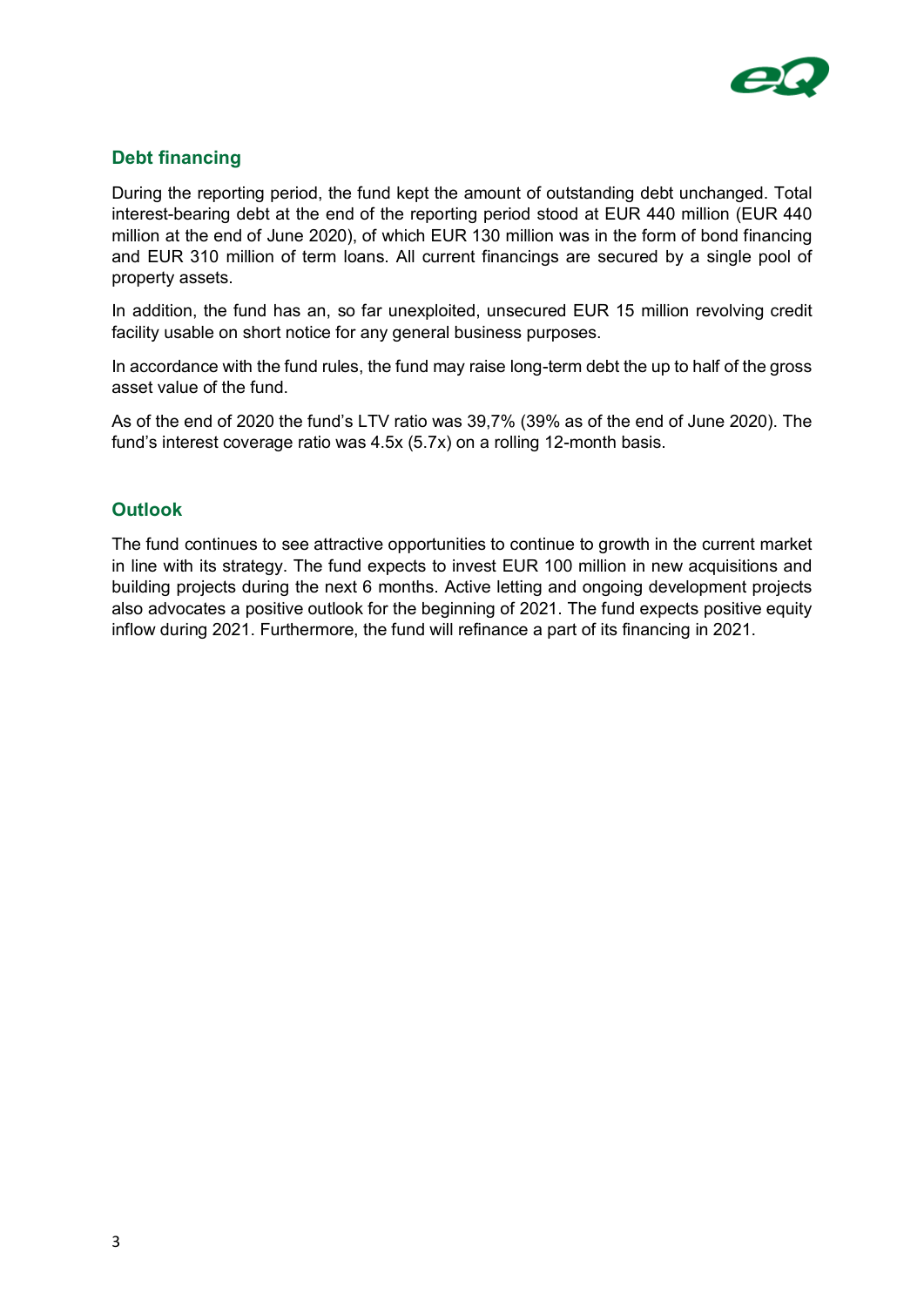

٦

#### **eQ Liikekiinteistöt CONSOLIDATED INCOME STATEMENT 1.1.-31.12.2020**

 $\overline{\phantom{a}}$ 

| <b>Gross Rental Income</b>                                      | 72 380 424,28  |
|-----------------------------------------------------------------|----------------|
| Property operating expenses and expenses from leasing operation | -29 956 824,59 |
| <b>Net Rental Income</b>                                        | 42 423 599,69  |
|                                                                 |                |
| Property sale gains                                             | 15 499 670,95  |
| Unrealized profit (loss) for the period                         | 6 157 106,04   |
| Other operating gains                                           | 3 690 617,22   |
| Fees to the management company and custodian                    | -13 370 905,51 |
| Other operating expenses                                        | -2 904 279,63  |
| <b>Operating Profit</b>                                         | 51 495 808,76  |
|                                                                 |                |
| Financial income                                                | 671 284,37     |
| Interest to financial institutions                              | -7 984 583,32  |
| Financial expenses                                              | 0,00           |
| <b>Profit before taxes</b>                                      | 44 182 509,81  |
| Profit for the period                                           | 44 182 509,81  |
|                                                                 |                |

| <b>ICR</b> for the preceeding 12 months |  |
|-----------------------------------------|--|
|                                         |  |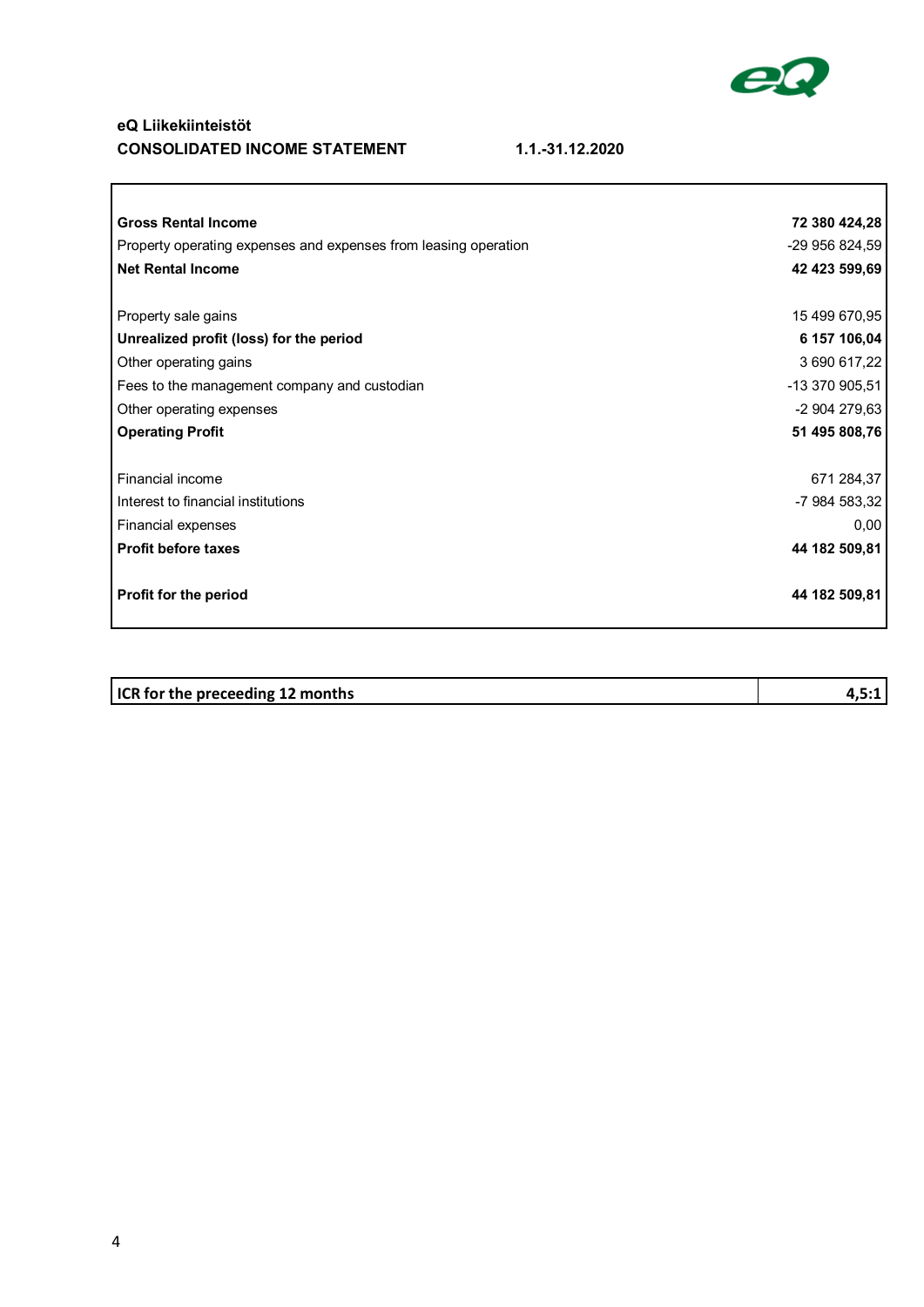

٦

# **eQ Liikekiinteistöt CONSOLIDATED BALANCE**

 $\Gamma$ 

**SHEET 31.12.2020**

| <b>ASSETS</b>                                      |                  |
|----------------------------------------------------|------------------|
| NON-CURRENT ASSETS                                 |                  |
| Investment properties                              | 985 058 869,00   |
| Other intangible assets                            | 20 003 173,09    |
|                                                    |                  |
| <b>CURRENT ASSETS</b>                              |                  |
| Short-term receivables                             |                  |
| Other receivables                                  | 67 883 589,00    |
| Prepayments and accrued income                     |                  |
| CASH AND CASH EQUIVALENTS                          | 102 033 781,77   |
| <b>TOTAL ASSETS</b>                                | 1 174 979 412,86 |
| <b>EQUITY AND LIABILITIES</b><br><b>FUND VALUE</b> |                  |
| <b>Fund assets</b>                                 | 766 906 565,99   |
| <b>Distributions</b>                               | -129 608 170,88  |
| Profit for the previous periods                    | -8 338 746,77    |
| Profit for the period                              | 44 182 509,81    |
| <b>TOTAL FUND VALUE</b>                            | 673 142 158,15   |
| <b>LIABILITIES</b><br>Long-term liabilities        |                  |
| Loans from financial institutions                  | 310 000 000,00   |
| Long-term liabilities                              | 130 000 000,00   |
| Short-term liabilities                             |                  |
| Other liabilities                                  | 8 744 233,27     |
| Accruals and deferred income                       | 53 093 021,44    |
| <b>TOTAL LIABILITIES</b>                           |                  |
| <b>TOTAL EQUITY AND LIABILITIES</b>                | 1 174 979 412,86 |

| I INTEREST-BEARING LIABILITIES | 440 000 000,00 |
|--------------------------------|----------------|
|                                | 1 107 095      |
| <b>I FUND'S TOTAL ASSETS</b>   | 823,86         |
| <b>I FUND LOAN TO VALUE</b>    | 39,74 %        |